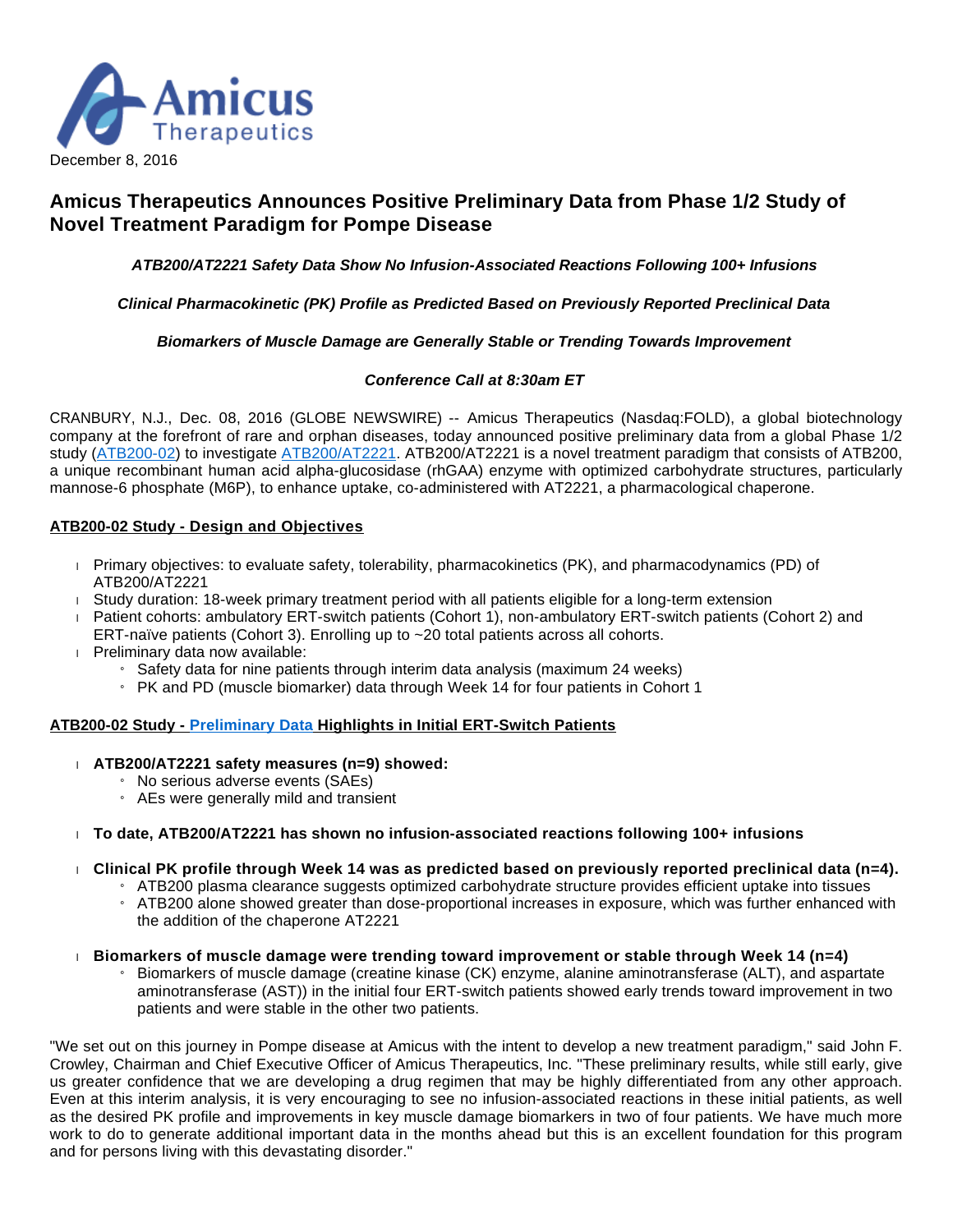Barry Byrne, M.D., Ph.D., Professor, Pediatrics and Molecular Genetics & Microbiology and Director, University of Florida Powell Center, stated, "As a lead investigator in the ATB200-02 study, I have had a positive initial experience with the novel Amicus treatment regimen for Pompe. Elevated levels of CK, ALT and AST indicate damage to muscle tissue in patients with Pompe disease. A reduction in markers of muscle damage, such as CK, ALT, and AST in patients with Pompe disease is very encouraging, especially with favorable safety and tolerability. If these positive trends continue, ATB200/AT2221 may help to address the significant unmet need among Pompe patients. I look forward to seeing additional data from this clinical study."

# **Conference Call and Webcast**

Amicus Therapeutics will host a conference call and webcast today, December 8, 2016 at 8:30 a.m. ET. Interested participants and investors may access the conference call by dialing 877-303-5859 (U.S./Canada) or 678-224-7784 (international). The slide presentation to accompany this conference call and webcast will be available at [http://ir.amicusrx.com/events.cfm](https://www.globenewswire.com/Tracker?data=__bk8JeqHzLerp0VyQcE2HFjbNZOa_NFkD6VPD8k_YDm6Jc8xReJv-j8gdC97kd4MDDhqRdMMmOqXqlUJVu-T6Z2sl7Pf7w-CNXKUTIjTsemdn6WkABVq8C7dxB0X97z).

An audio webcast can also be accessed via the Investors section of the Amicus Therapeutics corporate web site at [http://ir.amicusrx.com/events.cfm](https://www.globenewswire.com/Tracker?data=__bk8JeqHzLerp0VyQcE2HFjbNZOa_NFkD6VPD8k_YC8cRyyFWFyY3t_TS_QvIp1foPaRFmcF8itkXbuyOAnf0yUN_Hg35bRfI2wyh9hDrzFz3bJ-zMdpNk0RhIh9Wf4), and will be archived for 30 days. Web participants are encouraged to go to the web site 15 minutes prior to the start of the call to register, download and install any necessary software. A telephonic replay of the call will be available for seven days beginning at 11:30 a.m. ET today. Access numbers for this replay are 855-859-2056 (U.S./Canada) and 404-537-3406 (international); participant code 34348280.

#### **About ATB200/AT2221**

[ATB200/AT2221](https://www.globenewswire.com/Tracker?data=hGKKdjY7MFls7jDwIDf-LYdggM7Dt9pk1pJk7UHqhT5160Vgj11KIQhhhMqJDGnKk_BrdzbkKARvKLBcMukxx5eNh8E9GjYj-BQa8lWmiUY=) is a novel treatment paradigm that consists of ATB200, a unique recombinant human acid alphaglucosidase (rhGAA) enzyme with optimized carbohydrate structures, particularly mannose-6 phosphate (M6P), to enhance uptake, co-administered with AT2221, a pharmacological chaperone. In preclinical studies, ATB200 was associated with increased tissue enzyme levels and reduced glycogen levels in muscle, which was further improved when AT2221 was coadministered with ATB200. Amicus Therapeutics is currently conducting a global Phase 1/2 study [\(ATB200-02\)](https://www.globenewswire.com/Tracker?data=hGKKdjY7MFls7jDwIDf-LSLXhThCmwLYQKINbTfjbguBMHKNLUMKTY5bgZP6Zi46gkih2jRoc9Jn_VzKEQ6cgOThkJQDizPKXT0Z40J8m1kAnyCswvt3Vr3XR9sjQIT_YiaHtNCKlcqtWiCA9Tlmpw==) to evaluate the safety, tolerability, pharmacokinetics (PK) and pharmacodynamics of ATB200/AT2221.

#### **About Pompe Disease**

Pompe disease is an inherited lysosomal storage disorder caused by deficiency of an enzyme called acid alpha-glucosidase (GAA). Reduced or absent levels of GAA lead to the accumulation of the substrate glycogen in the lysosomes of muscles and other tissues. Progressive accumulation of glycogen is believed to lead to the morbidity and mortality associated with Pompe disease, including muscle weakness and respiratory insufficiency.

#### **About Amicus Therapeutics**

[Amicus Therapeutics](https://www.globenewswire.com/Tracker?data=8kzu77OT4TV1Ov01miDtydWQhzeAqL4PSF6Cf2f1jCC_c4MoJA574F0zMigWejpk10iQA-xJpaTmfleS6rHQgWU48UrdXer43KSz-7QDvKw=) (Nasdaq:FOLD) is a global biotechnology company at the forefront of therapies for rare and orphan diseases. The Company has a robust pipeline of advanced therapies for a broad range of human genetic diseases. Amicus' lead programs in development include the small molecule pharmacological chaperone [migalastat](https://www.globenewswire.com/Tracker?data=iuHCrDw6kGFv48BuDS0RWfTH3AUKP-iYqGtuL3uSPaIFofG2OYZzsGafntDZblCuH0aqROI9p8aF2QV01BWCZ1yr6JbC8RIfdP1RHtrg02U=) as a monotherapy for Fabry disease, [SD-101](https://www.globenewswire.com/Tracker?data=7dWjA0y7gstay_v_yhtszD5XcISqfmtclbgsv8jup_WoilmjsYSpqbLv6RqUwvfgkakMOwbO8YG92HexIiquWE-he_B4ZVwXsCICdU4MiMU=) for Epidermolysis Bullosa (EB), as well as novel enzyme replacement therapy (ERT) and biologic products for Fabry disease, Pompe disease, and other rare and devastating diseases.

#### **Forward-Looking Statements**

This press release contains "forward-looking statements" within the meaning of the Private Securities Litigation Reform Act of 1995 relating to preclinical and clinical development of our product candidates, the timing and reporting of results from preclinical studies and clinical trials, the prospects and timing of the potential regulatory approval of our product candidates, commercialization plans, financing plans, and the projected cash position for the Company. In particular, this press release relates to the preliminary data from a global Phase 1/2 study (ATB200-02) to investigate ATB200/AT2221. The inclusion of forward-looking statements arising from this preliminary data and study should not be regarded as a representation by us that any of our plans will be achieved. Any or all of the forward-looking statements in this press release may turn out to be wrong and can be affected by inaccurate assumptions we might make or by known or unknown risks and uncertainties. For example, with respect to statements regarding the goals, progress, timing, and outcomes of discussions with regulatory authorities, and in particular the potential goals, progress, timing, and results of preclinical studies and clinical trials, actual results may differ materially from those set forth in this release due to the risks and uncertainties inherent in our business, including, without limitation: the potential that results of clinical or preclinical studies indicate that the product candidates are unsafe or ineffective; the potential that it may be difficult to enroll patients in our clinical trials; the potential that regulatory authorities, including the FDA, EMA, and PMDA, may not grant or may delay approval for our product candidates; the potential that we may not be successful in commercializing Galafold in Europe or our other product candidates if and when approved; the potential that preclinical and clinical studies could be delayed because we identify serious side effects or other safety issues; and the potential that we will need additional funding to complete all of our studies. Further, the results of earlier preclinical studies and/or clinical trials may not be predictive of future results. The preliminary data and Phase 1/2 study discussed herein is inherently preliminary and early in the study, derived from a limited patient set, and later trial results with this patient set or others may not be consistent with these preliminary results. With respect to statements regarding projections of the Company's cash position, actual results may differ based on market factors and the Company's ability to execute its operational and budget plans. In addition, all forward-looking statements are subject to other risks